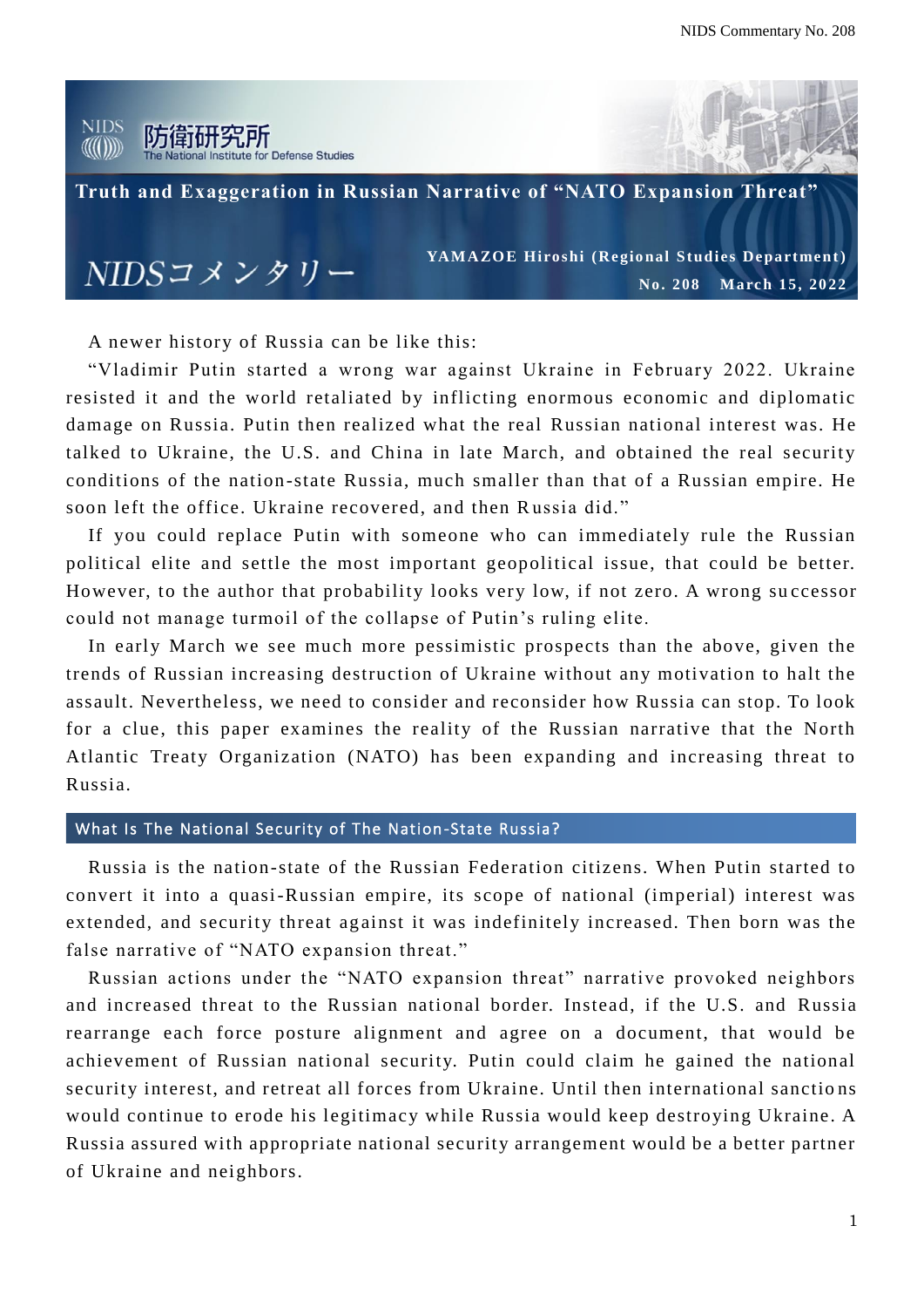## The False Narrative of "NATO Expansion Threat "

In the narrative of "NATO expansion threat", there is a core of truth. If NATO offensive posture is very close to Russia's border, that should be dangerous and provoke Russia. Realists were right to point it. But the scope of "NATO expansion threat" was later extended and now has very limited proportion of truth.

This extension might have been intentional or emotional. An important effect of the extended scope of "NATO expansion threat" has been domestic. It increased sense of national emergency among the Russian citizens, and legitimacy of Putin's regime enhancing state power and military capabilities at the expense of social development.

Another important effect is confusion of public opinion outside Russia. Since it has a core of truth, many observers insist that Russia's concern against NATO expansion was legitimate. That for a long time has been one of the reasons of incoherent and fluctuating policies of the West against Russia's assertiveness. However, this argument ignores the extent and scope of "NATO expansion". In reality, the narrative was far more extended than the real national security of Russia.

## The Reality of NATO-Russia Relations

In 2004, when Estonia, Latvia and Lithuania joined NATO. President Putin complained, but did not regard it as an existential threat to his home Saint Petersburg and other territories of the Russian Federation.

Then came Putin's denouncement of NATO expansion at Munich Security Conference in February 2007. In August 2008, Russia used military intervention into Georgia, and the joining process of Georgia and Ukraine to NATO were effectively suspended.

 In February 2014, Russia forcefully intervened into Crimea to make it independent through the local political movement. Then began the Donbass conflict. Ukraine's path to strengthen NATO cooperation was forced by these Russian deeds. Later, Ukraine wrote into its constitution a statement of a future NATO membership.

Russia started military provocation outside Ukraine, for example dangerous flight by Russian military aircraft and suspicious movement of unknown subma rines in the Baltic Sea. NATO responded with force relocation in the eastern member states. Poland created an army base for the first time in the eastern half of its territory. As a result, Russia invited NATO forces closer to Russia's border, which had been predictable. Avoiding NATO force eastward movement was not the most important agenda for Putin.

In April 2019 Volodymyr Zelensky advocated for a better relation with Russia and won the election to be the President. But Putin failed to keep Zelensky ac tive for dialogue with Russia through negotiations or compromise. Then in 2021 Zelensky hardened his stance in face of the Ukrainian public opinion. Ukraine enhanced defense cooperation with NATO, not pursuing an immediate membership of it. But Putin found it intolerable.